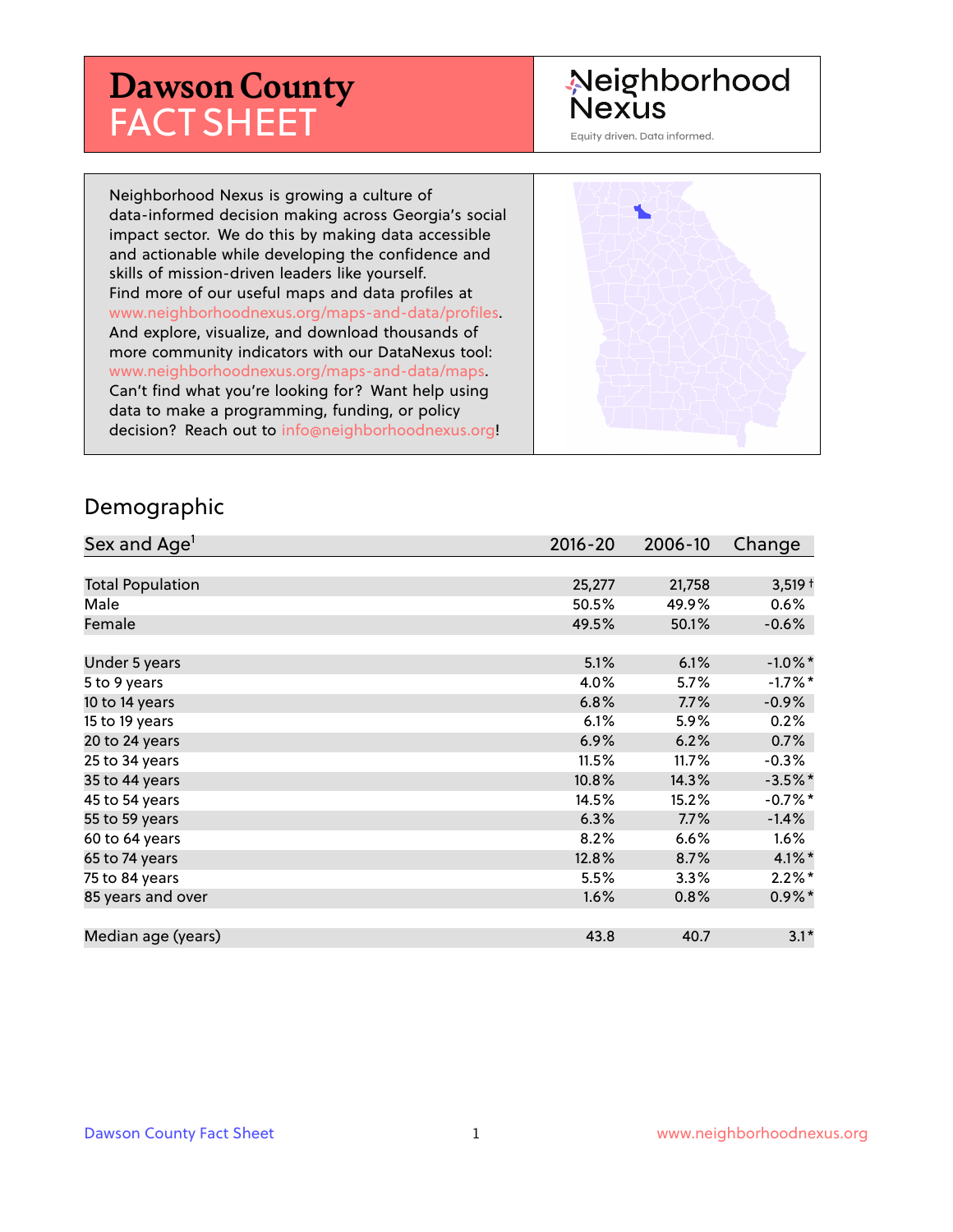## Demographic, continued...

| Race <sup>2</sup>                                            | $2016 - 20$ | 2006-10 | Change      |
|--------------------------------------------------------------|-------------|---------|-------------|
| <b>Total population</b>                                      | 25,277      | 21,758  | $3,519+$    |
| One race                                                     | 96.6%       | 98.5%   | $-1.9%$ *   |
| White                                                        | 94.7%       | 95.9%   | $-1.2\%$ *  |
| <b>Black or African American</b>                             | 0.7%        | 0.1%    | $0.7%$ *    |
| American Indian and Alaska Native                            | 0.1%        | 0.4%    | $-0.3%$     |
| Asian                                                        | 0.7%        | 0.6%    | 0.1%        |
| Native Hawaiian and Other Pacific Islander                   | 0.0%        | 0.1%    | $-0.1%$     |
| Some other race                                              | 0.4%        | 1.5%    | $-1.1%$     |
| Two or more races                                            | 3.4%        | 1.5%    | $1.9\%$ *   |
| Race alone or in combination with other race(s) <sup>3</sup> | $2016 - 20$ | 2006-10 | Change      |
| Total population                                             | 25,277      | 21,758  | $3,519+$    |
| White                                                        | 97.9%       | 97.1%   | 0.8%        |
| <b>Black or African American</b>                             | 1.5%        | 0.5%    | $1.0\%$ *   |
| American Indian and Alaska Native                            | 0.9%        | 1.5%    | $-0.6%$ *   |
| Asian                                                        | 1.1%        | 0.7%    | 0.4%        |
| Native Hawaiian and Other Pacific Islander                   | 0.1%        | 0.1%    | $-0.0%$     |
| Some other race                                              | 1.9%        | 1.6%    | 0.3%        |
| Hispanic or Latino and Race <sup>4</sup>                     | $2016 - 20$ | 2006-10 | Change      |
| Total population                                             | 25,277      | 21,758  | $3,519+$    |
| Hispanic or Latino (of any race)                             | 4.9%        | 3.7%    | $1.2%$ †    |
| Not Hispanic or Latino                                       | 95.1%       | 96.3%   | $-1.2%$ †   |
| White alone                                                  | 90.9%       | 93.5%   | $-2.6%$ *   |
| Black or African American alone                              | 0.7%        | 0.1%    | $0.7\%$ *   |
| American Indian and Alaska Native alone                      | 0.1%        | 0.4%    | $-0.3%$     |
| Asian alone                                                  | 0.7%        | 0.6%    | 0.1%        |
| Native Hawaiian and Other Pacific Islander alone             | 0.0%        | 0.1%    | $-0.1%$     |
| Some other race alone                                        | 0.1%        | 0.4%    | $-0.3%$     |
| Two or more races                                            | 2.6%        | 1.3%    | $1.2\%$ *   |
| U.S. Citizenship Status <sup>5</sup>                         | $2016 - 20$ | 2006-10 | Change      |
| Foreign-born population                                      | 884         | 699     | 185         |
| Naturalized U.S. citizen                                     | 74.5%       | 35.9%   | 38.6%*      |
| Not a U.S. citizen                                           | 25.5%       | 64.1%   | $-38.6\%$ * |
| Citizen, Voting Age Population <sup>6</sup>                  | $2016 - 20$ | 2006-10 | Change      |
|                                                              |             |         |             |
| Citizen, 18 and over population                              | 20,039      | 16,302  | $3,737*$    |
| Male                                                         | 50.1%       | 49.3%   | $0.9\%*$    |
| Female                                                       | 49.9%       | 50.7%   | $-0.9\%$ *  |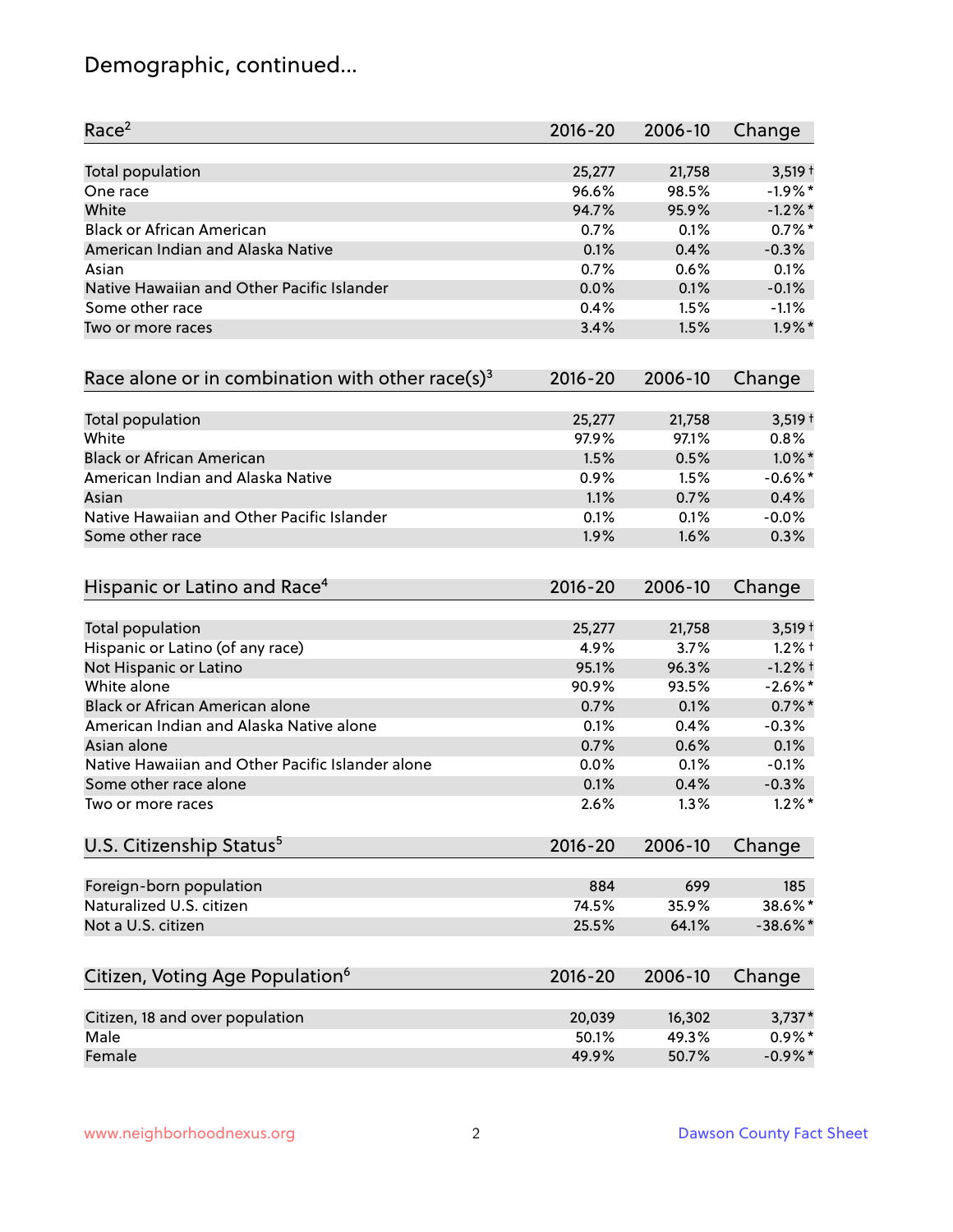#### Economic

| Income <sup>7</sup>                                 | $2016 - 20$ | 2006-10 | Change     |
|-----------------------------------------------------|-------------|---------|------------|
|                                                     |             |         |            |
| All households                                      | 9,521       | 8,163   | $1,358*$   |
| Less than \$10,000                                  | 5.1%        | 4.6%    | 0.5%       |
| \$10,000 to \$14,999                                | 1.1%        | 3.4%    | $-2.3\%$ * |
| \$15,000 to \$24,999                                | 5.9%        | 12.2%   | $-6.3\%$ * |
| \$25,000 to \$34,999                                | 7.6%        | 14.6%   | $-7.0\%$ * |
| \$35,000 to \$49,999                                | 15.0%       | 13.7%   | 1.3%       |
| \$50,000 to \$74,999                                | 16.9%       | 19.9%   | $-2.9%$    |
| \$75,000 to \$99,999                                | 11.2%       | 14.0%   | $-2.8%$    |
| \$100,000 to \$149,999                              | 20.9%       | 10.7%   | 10.2%*     |
| \$150,000 to \$199,999                              | 8.3%        | 3.6%    | 4.7%*      |
| \$200,000 or more                                   | 7.9%        | 3.3%    | 4.6%*      |
| Median household income (dollars)                   | 72,260      | 51,128  | $21,132*$  |
| Mean household income (dollars)                     | 94,020      | 66,483  | 27,538*    |
| With earnings                                       | 79.4%       | 82.4%   | $-3.0%$    |
| Mean earnings (dollars)                             | 91,111      | 64,283  | 26,829*    |
| <b>With Social Security</b>                         | 37.4%       | 29.7%   | $7.7\%$ *  |
| Mean Social Security income (dollars)               | 22,673      | 15,339  | 7,334*     |
| With retirement income                              | 21.5%       | 18.4%   | 3.0%       |
| Mean retirement income (dollars)                    | 29,600      | 23,693  | 5,906      |
| With Supplemental Security Income                   | 4.4%        | 2.9%    | 1.6%       |
| Mean Supplemental Security Income (dollars)         | 12,494      | 7,851   | $4,643*$   |
| With cash public assistance income                  | 1.6%        | 1.1%    | 0.5%       |
| Mean cash public assistance income (dollars)        | 6,457       | 3,593   | 2,863*     |
| With Food Stamp/SNAP benefits in the past 12 months | 9.7%        | 10.6%   | $-1.0%$    |
|                                                     |             |         |            |
| Families                                            | 7,015       | 6,193   | 822*       |
| Less than \$10,000                                  | 4.2%        | 1.4%    | $2.7\%$ *  |
| \$10,000 to \$14,999                                | 0.6%        | 3.9%    | $-3.4\%$ * |
| \$15,000 to \$24,999                                | 4.1%        | 10.1%   | $-5.9\%$ * |
| \$25,000 to \$34,999                                | 5.3%        | 11.7%   | $-6.4\%$ * |
| \$35,000 to \$49,999                                | 11.9%       | 12.6%   | $-0.6%$    |
| \$50,000 to \$74,999                                | 17.1%       | 23.9%   | $-6.8\%$ * |
| \$75,000 to \$99,999                                | 13.7%       | 15.6%   | $-1.9%$    |
| \$100,000 to \$149,999                              | 22.9%       | 13.1%   | $9.7\%$ *  |
| \$150,000 to \$199,999                              | 10.2%       | 3.3%    | $6.9\%$ *  |
| \$200,000 or more                                   | 9.9%        | 4.3%    | $5.6\%$ *  |
| Median family income (dollars)                      | 86,206      | 60,236  | 25,970*    |
| Mean family income (dollars)                        | 106,561     | 74,020  | 32,541*    |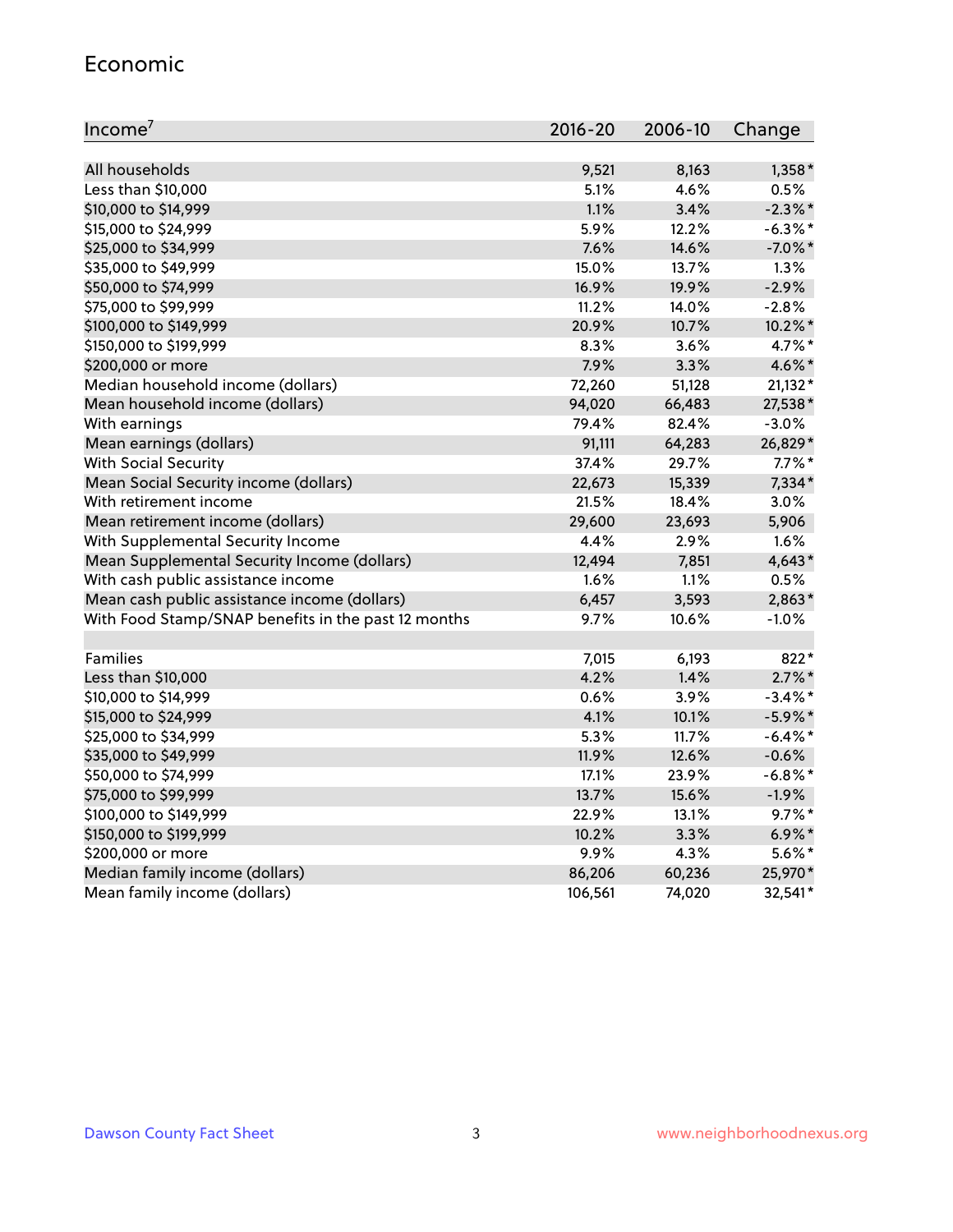### Economic, continued...

| Income, continued <sup>8</sup>                                        | $2016 - 20$ | 2006-10 | Change             |
|-----------------------------------------------------------------------|-------------|---------|--------------------|
|                                                                       |             |         |                    |
| Nonfamily households                                                  | 2,506       | 1,970   | 536*               |
| Median nonfamily income (dollars)                                     | 41,240      | 31,228  | 10,012*            |
| Mean nonfamily income (dollars)                                       | 53,569      | 38,894  | 14,675*            |
| Median earnings for workers (dollars)                                 | 37,233      | 26,294  | 10,939*            |
| Median earnings for male full-time, year-round workers                | 54,290      | 41,726  | 12,564*            |
| (dollars)                                                             |             |         |                    |
| Median earnings for female full-time, year-round workers<br>(dollars) | 40,218      | 31,978  | 8,240*             |
| Per capita income (dollars)                                           | 36,110      | 25,557  | 10,553*            |
|                                                                       |             |         |                    |
| Families and People Below Poverty Level <sup>9</sup>                  | $2016 - 20$ | 2006-10 | Change             |
|                                                                       |             |         |                    |
| <b>All families</b>                                                   | 6.9%        | 7.8%    | $-0.9%$            |
| With related children under 18 years                                  | 13.0%       | 13.6%   | $-0.6%$            |
| With related children under 5 years only                              | 22.2%       | 8.3%    | 13.9%              |
| Married couple families                                               | 3.0%        | 5.1%    | $-2.1%$            |
| With related children under 18 years                                  | 6.0%        | 8.5%    | $-2.6%$            |
| With related children under 5 years only                              | 0.0%        | 1.6%    | $-1.6%$            |
| Families with female householder, no husband present                  | 32.5%       | 25.5%   | 7.1%               |
| With related children under 18 years                                  | 46.1%       | 33.0%   | 13.0%              |
| With related children under 5 years only                              | 92.5%       | 54.5%   | 38.0%              |
|                                                                       | 9.5%        | 12.0%   | $-2.5%$            |
| All people                                                            |             | 16.0%   | 1.4%               |
| Under 18 years                                                        | 17.4%       |         |                    |
| Related children under 18 years                                       | 17.3%       | 15.8%   | 1.5%               |
| Related children under 5 years                                        | 35.6%       | 12.9%   | 22.7%*             |
| Related children 5 to 17 years                                        | 11.4%       | 16.9%   | $-5.4%$            |
| 18 years and over                                                     | 7.6%        | 10.8%   | $-3.2%$ *          |
| 18 to 64 years                                                        | 8.5%        | 11.9%   | $-3.4\%$ *         |
| 65 years and over                                                     | 4.9%        | 5.3%    | $-0.4%$            |
| People in families                                                    | 8.4%        | 9.4%    | $-1.0%$            |
| Unrelated individuals 15 years and over                               | 16.3%       | 27.8%   | $-11.5%$ *         |
| Non-Hispanic white people                                             | 9.9%        | 11.8%   | $-1.8%$            |
| Black or African-American people                                      | 32.4%       | (X)     | $(X)$ <sup>+</sup> |
| Asian people                                                          | 45.3%       | 0.0%    | 45.3%              |
| Hispanic or Latino people                                             | 0.0%        |         |                    |
|                                                                       |             | 13.6%   | $-13.6%$           |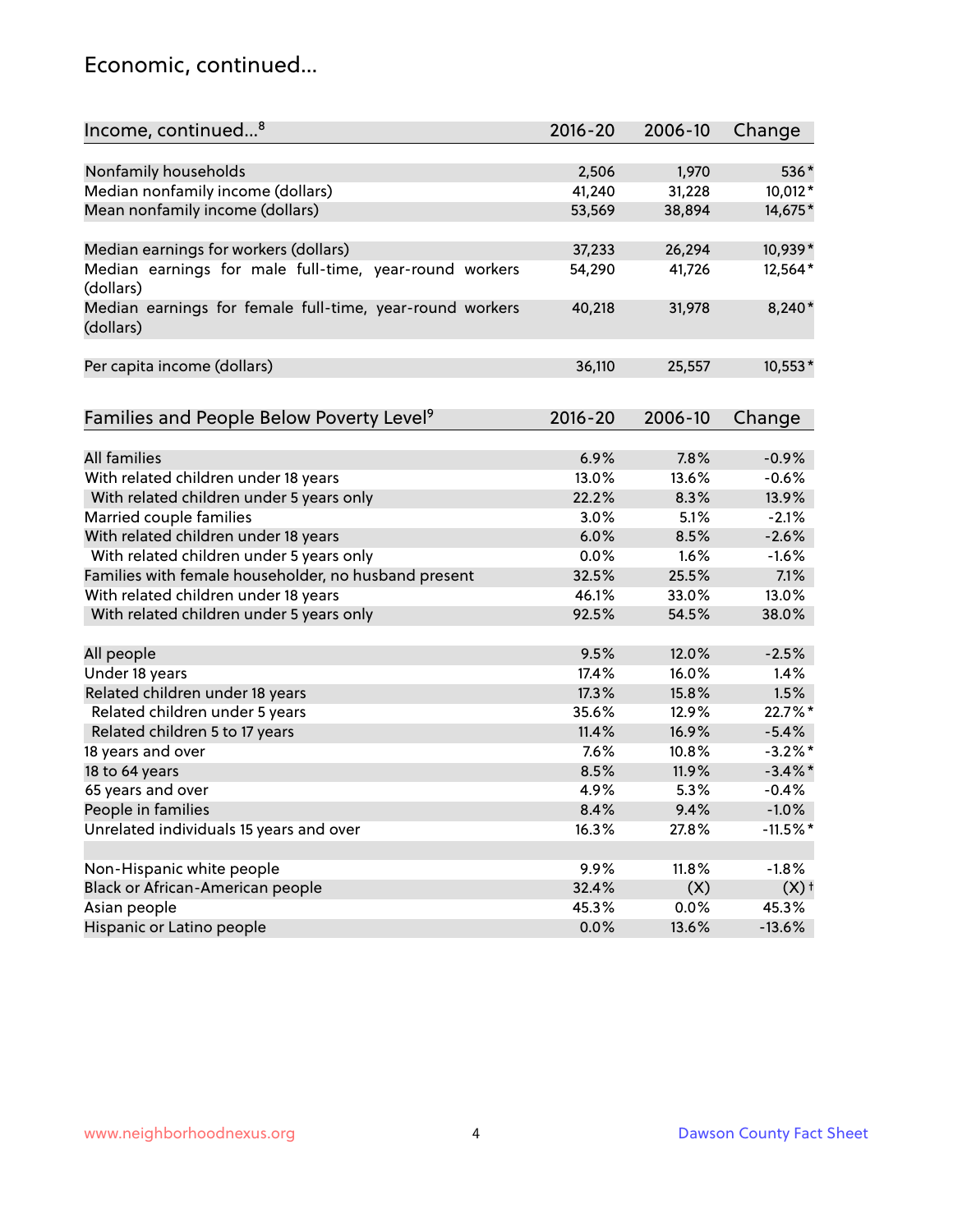## Employment

| Employment Status <sup>10</sup>                                                                       | 2010            | 2020    | Change     |
|-------------------------------------------------------------------------------------------------------|-----------------|---------|------------|
| In Labor Force                                                                                        | 12,319          | 10,966  | 10,966     |
| <b>Unemployment Rate</b>                                                                              | 4.7%            | 10.9%   | $-6.2%$    |
| Industry <sup>11</sup>                                                                                | $2016 - 20$     | 2006-10 | Change     |
| Civilian employed population 16 years and over                                                        | 12,706          | 10,403  | $2,303*$   |
| Agriculture, forestry, fishing and hunting, and mining                                                | 1.8%            | 2.8%    | $-0.9%$    |
| Construction                                                                                          | 8.6%            | 12.9%   | $-4.2%$    |
| Manufacturing                                                                                         | 10.5%           | 10.9%   | $-0.4%$    |
| Wholesale trade                                                                                       | 3.4%            | 4.1%    | $-0.7%$    |
| Retail trade                                                                                          | 12.2%           | 14.5%   | $-2.3%$    |
| Transportation and warehousing, and utilities                                                         | 4.5%            | 5.2%    | $-0.7%$    |
| Information                                                                                           | 2.8%            | 1.5%    | $1.3\%$ *  |
| Finance and insurance, and real estate and rental and leasing                                         | 4.1%            | 7.0%    | $-2.9\%$ * |
| Professional, scientific, and management, and administrative<br>and waste management services         | 13.6%           | 8.0%    | $5.6\%$ *  |
| Educational services, and health care and social assistance                                           | 22.5%           | 14.8%   | $7.7\%$ *  |
| Arts, entertainment, and recreation, and accommodation and<br>food services                           | 8.2%            | 7.7%    | 0.5%       |
| Other services, except public administration                                                          | 3.4%            | 6.7%    | $-3.3\%$ * |
| <b>Public administration</b>                                                                          | 4.4%            | 4.0%    | 0.4%       |
| Occupation <sup>12</sup>                                                                              | $2016 - 20$     | 2006-10 | Change     |
|                                                                                                       |                 | 10,403  | $2,303*$   |
| Civilian employed population 16 years and over<br>Management, business, science, and arts occupations | 12,706<br>41.0% | 26.5%   | 14.5%*     |
| Service occupations                                                                                   | 10.9%           | 17.7%   | $-6.8\%$ * |
| Sales and office occupations                                                                          | 27.1%           | 27.1%   | $-0.0%$    |
| Natural<br>resources,<br>construction,<br>and<br>maintenance                                          | 6.9%            | 14.5%   | $-7.5%$ *  |
| occupations                                                                                           |                 |         |            |
| Production, transportation, and material moving occupations                                           | 14.1%           | 14.2%   | $-0.1%$    |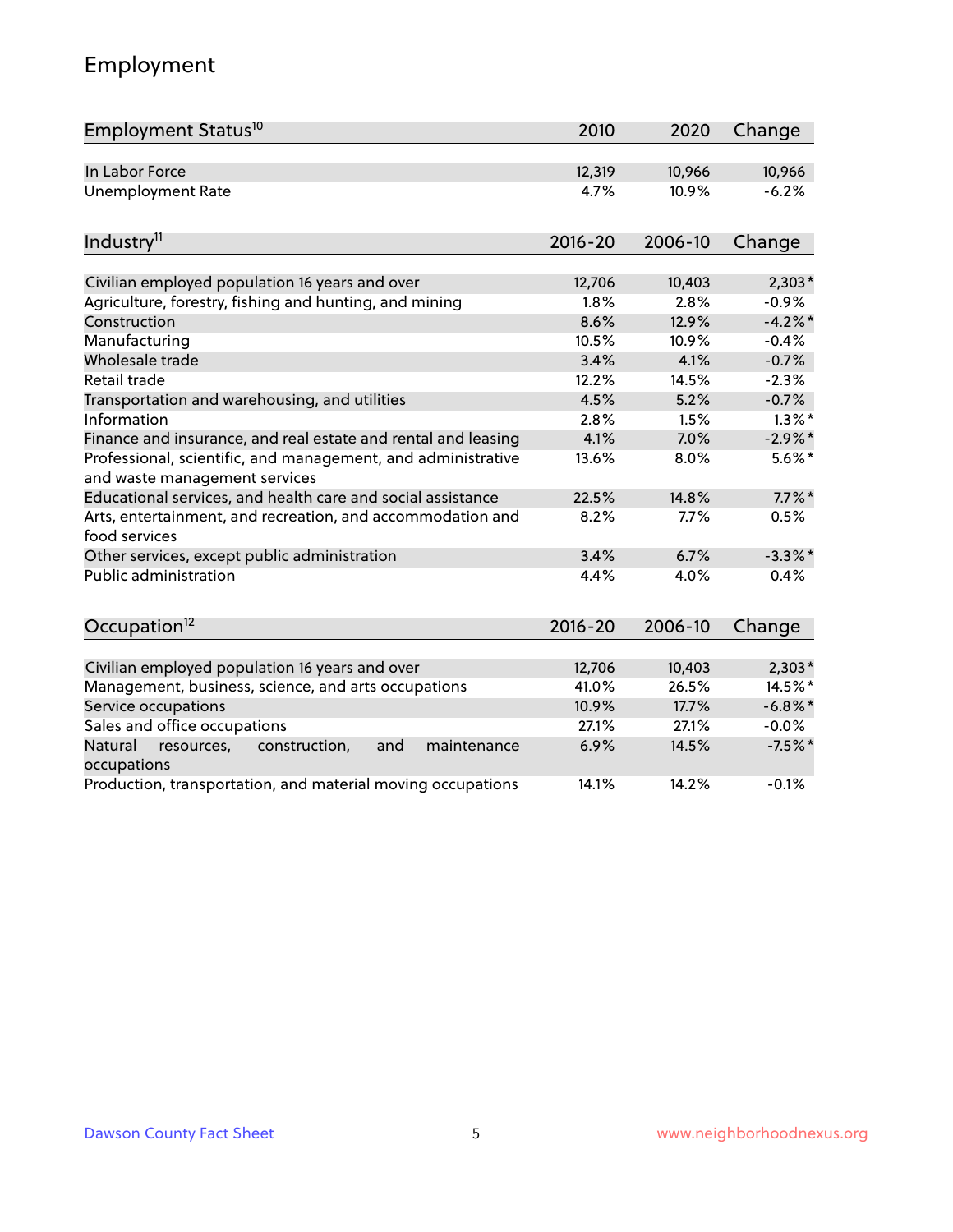## Employment, continued...

| Class of Worker <sup>13</sup>                          | $2016 - 20$ | 2006-10 | Change     |
|--------------------------------------------------------|-------------|---------|------------|
| Civilian employed population 16 years and over         | 12,706      | 10,403  | 2,303*     |
| Private wage and salary workers                        | 80.5%       | 76.3%   | 4.2%       |
| Government workers                                     | 15.3%       | 13.4%   | 1.9%       |
| Self-employed in own not incorporated business workers | 4.0%        | 10.0%   | $-6.0\%$ * |
| <b>Unpaid family workers</b>                           | 0.2%        | 0.2%    | $-0.0%$    |
| Job Flows <sup>14</sup>                                | 2019        | 2010    | Change     |
| Total Jobs in county                                   | 8,402       | 6,389   | 2,013      |
| Held by residents of county                            | 19.3%       | 23.4%   | $-4.1%$    |
| Held by non-residents of county                        | 80.7%       | 76.6%   | 4.1%       |
|                                                        |             |         |            |
| Jobs by Industry Sector <sup>15</sup>                  | 2019        | 2010    | Change     |
| Total Jobs in county                                   | 8,402       | 6,389   | 2,013      |
| Goods Producing sectors                                | 18.3%       | 12.4%   | 5.8%       |
| Trade, Transportation, and Utilities sectors           | 33.3%       | 43.6%   | $-10.3%$   |
| All Other Services sectors                             | 48.5%       | 44.0%   | 4.5%       |
|                                                        |             |         |            |
| Total Jobs in county held by county residents          | 1,625       | 1,495   | 130        |
| <b>Goods Producing sectors</b>                         | 16.5%       | 16.6%   | $-0.1%$    |
| Trade, Transportation, and Utilities sectors           | 17.0%       | 20.1%   | $-3.0%$    |
| All Other Services sectors                             | 66.5%       | 63.3%   | 3.1%       |
| Jobs by Earnings <sup>16</sup>                         | 2019        | 2010    | Change     |
| Total Jobs in county                                   | 8,402       | 6,389   | 2,013      |
| Jobs with earnings \$1250/month or less                | 36.5%       | 38.4%   | $-1.9%$    |
| Jobs with earnings \$1251/month to \$3333/month        | 36.8%       | 42.5%   | $-5.7%$    |
| Jobs with earnings greater than \$3333/month           | 26.7%       | 19.1%   | 7.6%       |
|                                                        |             |         |            |
| Total Jobs in county held by county residents          | 1,625       | 1,495   | 130        |
| Jobs with earnings \$1250/month or less                | 28.7%       | 31.4%   | $-2.7%$    |
| Jobs with earnings \$1251/month to \$3333/month        | 41.3%       | 45.9%   | -4.6%      |
| Jobs with earnings greater than \$3333/month           | 30.0%       | 22.7%   | 7.3%       |
| Jobs by Age of Worker <sup>17</sup>                    | 2019        | 2010    | Change     |
|                                                        |             |         |            |
| Total Jobs in county                                   | 8,402       | 6,389   | 2,013      |
| Jobs with workers age 29 or younger                    | 35.1%       | 32.7%   | 2.4%       |
| Jobs with workers age 30 to 54                         | 46.9%       | 51.6%   | $-4.6%$    |
| Jobs with workers age 55 or older                      | 18.0%       | 15.7%   | 2.2%       |
| Total Jobs in county held by county residents          | 1,625       | 1,495   | 130        |
| Jobs with workers age 29 or younger                    | 25.1%       | 22.4%   | 2.7%       |
| Jobs with workers age 30 to 54                         | 49.7%       | 57.0%   | $-7.3%$    |
| Jobs with workers age 55 or older                      | 25.2%       | 20.6%   | 4.6%       |
|                                                        |             |         |            |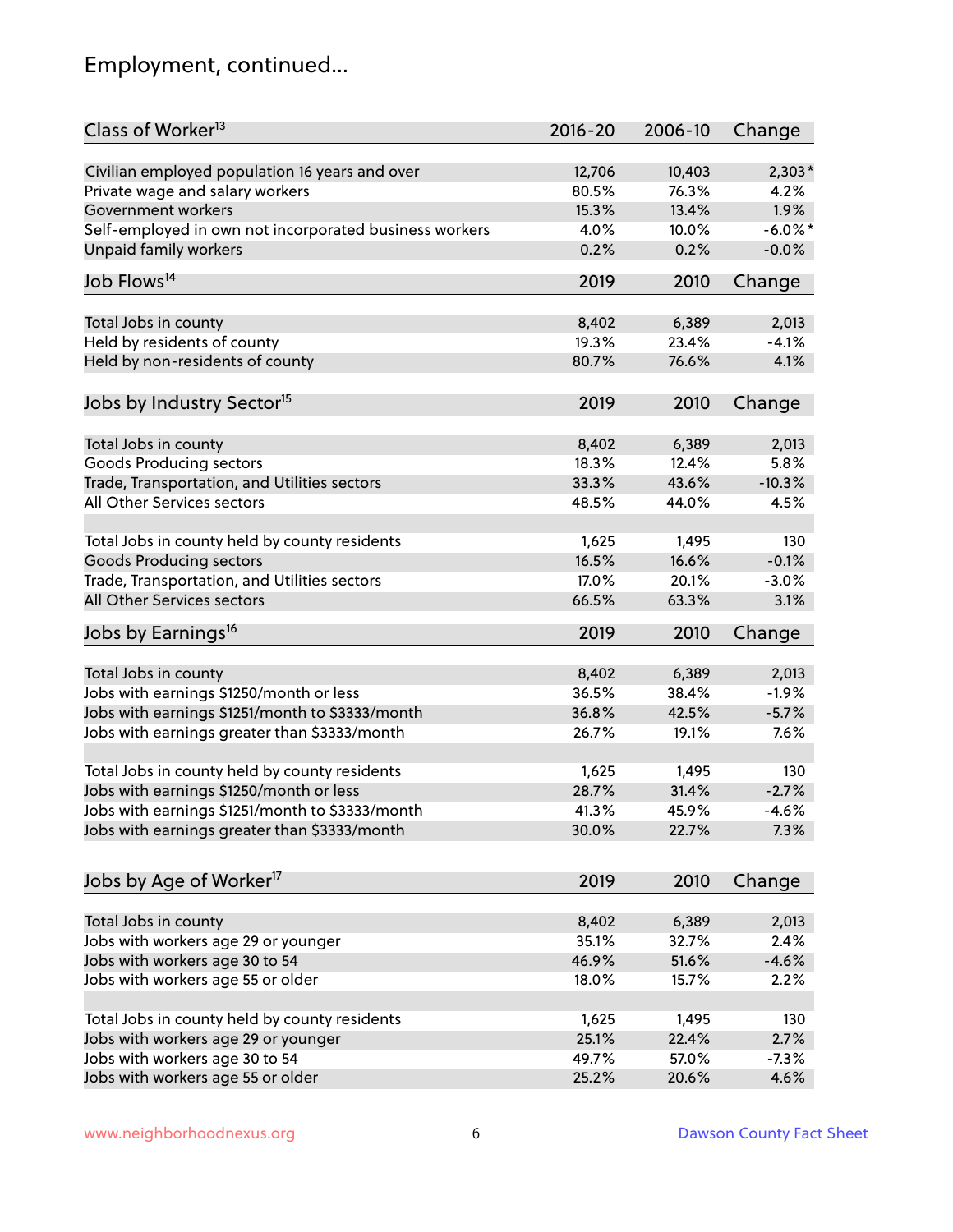#### Education

| Early Learning <sup>18</sup>                        |             |              | 2022           |
|-----------------------------------------------------|-------------|--------------|----------------|
| Licensed Capacity of Early Learning Centers         |             |              | 893            |
| Licenced capacity per 1,000 children ages 0-4       |             |              | 603.8          |
|                                                     |             |              |                |
| School Enrollment <sup>19</sup>                     | 2022        | 2010         | Change         |
| Enrolled in Public School                           | 3,828       | 3,502        | 326            |
| White                                               | 83.8%       | 93.0%        | $-9.2%$        |
| <b>Black or African-American</b>                    | 1.6%        | 0.0%         | 1.6%           |
| Asian                                               | 0.8%        | 0.0%         | 0.8%           |
| <b>Native American</b>                              | 0.3%        | 0.0%         | 0.3%           |
| Pacific Islander                                    | 0.1%        | 0.0%         | 0.0%           |
| <b>Biracial or Multi-Racial</b>                     | 2.1%        | 0.0%         | 2.1%           |
| Hispanic or Latino                                  | 11.4%       | 5.4%         | 6.0%           |
| Georgia Milestones: 3rd Grade Reading <sup>20</sup> |             |              | 2019           |
|                                                     |             |              |                |
| Number of Students Tested                           |             |              | 234            |
| Proficient or Distinguished                         |             |              | 52.1%          |
| Georgia Milestones: 8th Grade Math <sup>21</sup>    |             |              | 2019           |
| Number of Students Tested                           |             |              | 258            |
| Proficient or Distinguished                         |             |              | 34.5%          |
|                                                     |             |              |                |
| Graduation Rates <sup>22</sup>                      | 2021        | 2012         | Change         |
|                                                     |             |              |                |
| Cohort                                              | 250         | 264<br>79.5% | $-14$<br>16.1% |
| <b>High School Graduation Rate</b>                  | 95.6%       |              |                |
| Educational Attainment <sup>23</sup>                | $2016 - 20$ | 2006-10      | Change         |
|                                                     |             |              |                |
| Population 25 years and over                        | 17,986      | 14,880       | $3,106*$       |
| Less than 9th grade                                 | 2.9%        | 5.1%         | $-2.2%$ *      |
| 9th to 12th grade, no diploma                       | 8.8%        | 10.3%        | $-1.5%$        |
| High school graduate (includes equivalency)         | 26.3%       | 39.1%        | $-12.8\%$ *    |
| Some college, no degree                             | 22.0%       | 20.9%        | 1.0%           |
| Associate's degree                                  | 6.4%        | 5.8%         | 0.6%           |
| Bachelor's degree                                   | 21.9%       | 13.1%        | 8.8%*          |
| Graduate or professional degree                     | 11.7%       | 5.7%         | $6.1\%$ *      |
| Percent high school graduate or higher              | 88.3%       | 84.6%        | 3.7%           |
| Percent bachelor's degree or higher                 | 33.6%       | 18.8%        | 14.8%*         |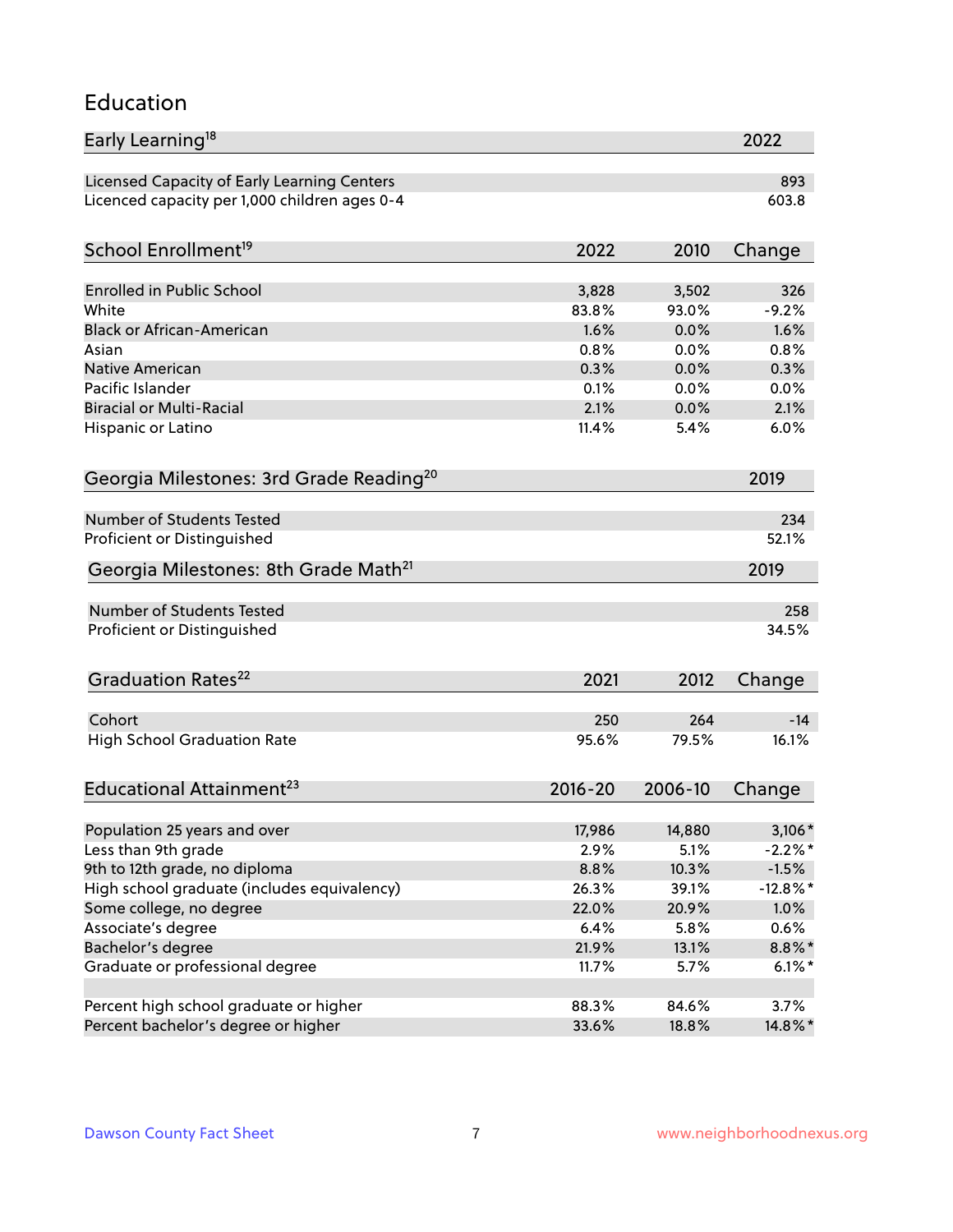### Housing

| Households by Type <sup>24</sup>                     | 2016-20     | 2006-10 | Change     |
|------------------------------------------------------|-------------|---------|------------|
|                                                      |             |         |            |
| <b>Total households</b>                              | 9,521       | 8,163   | $1,358*$   |
| Family households (families)                         | 73.7%       | 75.9%   | $-2.2%$    |
| With own children under 18 years                     | 25.0%       | 29.2%   | $-4.2%$    |
| Married-couple family                                | 60.8%       | 64.3%   | $-3.5%$    |
| With own children of the householder under 18 years  | 19.3%       | 22.2%   | $-2.9%$    |
| Male householder, no wife present, family            | 3.1%        | 4.3%    | $-1.1%$    |
| With own children of the householder under 18 years  | 0.9%        | 2.8%    | $-1.9%$ *  |
| Female householder, no husband present, family       | 9.8%        | 7.4%    | 2.4%       |
| With own children of the householder under 18 years  | 4.8%        | 4.2%    | 0.6%       |
| Nonfamily households                                 | 26.3%       | 24.1%   | 2.2%       |
| Householder living alone                             | 22.4%       | 18.3%   | 4.1%       |
| 65 years and over                                    | 11.8%       | 5.1%    | $6.6\%$ *  |
|                                                      | 30.0%       | 33.3%   | $-3.2%$    |
| Households with one or more people under 18 years    |             |         |            |
| Households with one or more people 65 years and over | 37.1%       | 24.2%   | 12.8%*     |
| Average household size                               | 2.64        | 2.66    | $-0.02$    |
| Average family size                                  | 3.05        | 2.99    | 0.06       |
|                                                      |             |         |            |
| Housing Occupancy <sup>25</sup>                      | $2016 - 20$ | 2006-10 | Change     |
| Total housing units                                  | 11,807      | 10,151  | 1,656*     |
| Occupied housing units                               | 80.6%       | 80.4%   | 0.2%       |
| Vacant housing units                                 | 19.4%       | 19.6%   | $-0.2%$    |
|                                                      |             |         |            |
| Homeowner vacancy rate                               | 1.6         | 1.5     | 0.1        |
| Rental vacancy rate                                  | 9.1         | 0.0     | 9.1        |
|                                                      |             |         |            |
| Units in Structure <sup>26</sup>                     | 2016-20     | 2006-10 | Change     |
| Total housing units                                  | 11,807      | 10,151  | 1,656*     |
| 1-unit, detached                                     | 83.4%       | 80.0%   | 3.4%       |
| 1-unit, attached                                     | 2.2%        | 2.2%    | $-0.0%$    |
| 2 units                                              | 0.6%        | 0.7%    | $-0.1%$    |
| 3 or 4 units                                         | 3.6%        | 1.2%    | $2.4\%$ *  |
| 5 to 9 units                                         | 1.6%        | 0.7%    | $0.8\%$ *  |
| 10 to 19 units                                       | 1.5%        | 1.4%    | 0.1%       |
| 20 or more units                                     | 0.7%        | 0.3%    | $0.5%$ *   |
| Mobile home                                          | 6.2%        | 13.5%   | $-7.3\%$ * |
| Boat, RV, van, etc.                                  | 0.2%        | 0.0%    | 0.2%       |
|                                                      |             |         |            |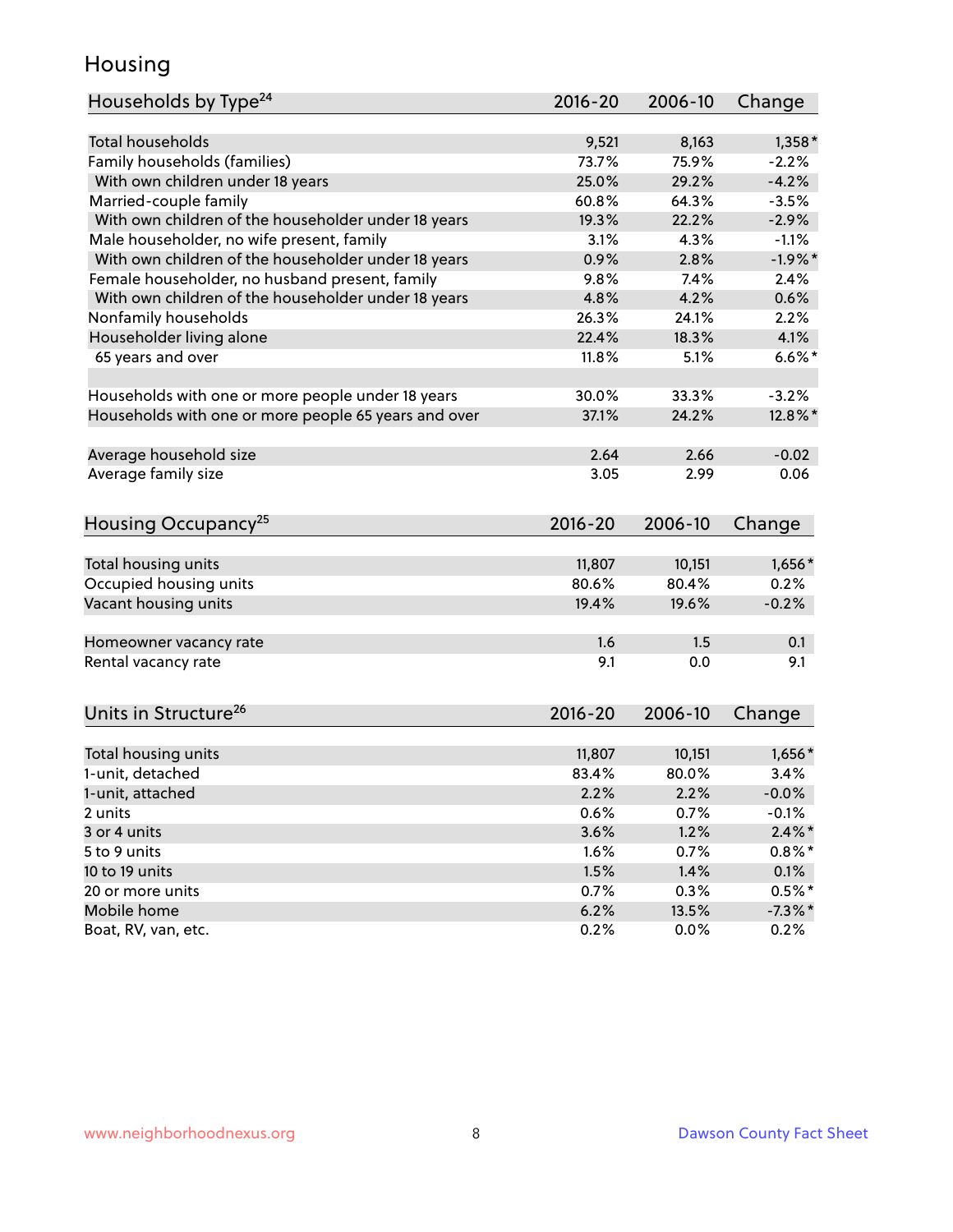## Housing, Continued...

| Year Structure Built <sup>27</sup>             | 2016-20     | 2006-10 | Change     |
|------------------------------------------------|-------------|---------|------------|
| Total housing units                            | 11,807      | 10,151  | $1,656*$   |
| Built 2014 or later                            | 7.5%        | (X)     | (X)        |
| Built 2010 to 2013                             | 4.0%        | (X)     | (X)        |
| Built 2000 to 2009                             | 28.5%       | 27.6%   | 0.9%       |
| Built 1990 to 1999                             | 26.9%       | 30.3%   | $-3.4%$    |
| Built 1980 to 1989                             | 15.6%       | 22.7%   | $-7.1\%$ * |
| Built 1970 to 1979                             | 7.4%        | 9.0%    | $-1.5%$    |
| Built 1960 to 1969                             | 5.1%        | 4.9%    | 0.2%       |
| Built 1950 to 1959                             | 3.0%        | 2.2%    | 0.8%       |
| Built 1940 to 1949                             | 0.6%        | 1.7%    | $-1.1%$    |
| Built 1939 or earlier                          | 1.4%        | 1.7%    | $-0.3%$    |
| Housing Tenure <sup>28</sup>                   | $2016 - 20$ | 2006-10 | Change     |
|                                                |             |         |            |
| Occupied housing units                         | 9,521       | 8,163   | $1,358*$   |
| Owner-occupied                                 | 81.5%       | 78.9%   | 2.6%       |
| Renter-occupied                                | 18.5%       | 21.1%   | $-2.6%$    |
| Average household size of owner-occupied unit  | 2.64        | 2.63    | 0.01       |
| Average household size of renter-occupied unit | 2.61        | 2.75    | $-0.15$    |
| Residence 1 Year Ago <sup>29</sup>             | 2016-20     | 2006-10 | Change     |
| Population 1 year and over                     | 25,134      | 21,581  | $3,553*$   |
| Same house                                     | 89.1%       | 84.7%   | 4.4%*      |
| Different house in the U.S.                    | 10.8%       | 15.1%   | $-4.3\%$ * |
| Same county                                    | 3.8%        | 4.7%    | $-0.9%$    |
| Different county                               | 7.1%        | 10.4%   | $-3.3%$    |
| Same state                                     | 5.4%        | 7.4%    | $-2.0%$    |
| Different state                                | 1.7%        | 3.1%    | $-1.4%$    |
| Abroad                                         | 0.1%        | 0.2%    | $-0.1%$    |
|                                                |             |         |            |
| Value of Housing Unit <sup>30</sup>            | $2016 - 20$ | 2006-10 | Change     |
| Owner-occupied units                           | 7,757       | 6,438   | $1,319*$   |
| Less than \$50,000                             | 5.7%        | 4.3%    | 1.4%       |
| \$50,000 to \$99,999                           | 6.4%        | 4.9%    | 1.4%       |
| \$100,000 to \$149,999                         | 9.6%        | 18.3%   | $-8.7\%$ * |
| \$150,000 to \$199,999                         | 14.8%       | 22.1%   | $-7.3\%$ * |
| \$200,000 to \$299,999                         | 27.4%       | 20.5%   | $6.9\%*$   |
| \$300,000 to \$499,999                         | 21.9%       | 17.7%   | 4.2%       |
| \$500,000 to \$999,999                         | 11.4%       | 10.4%   | 1.0%       |
| \$1,000,000 or more                            | 2.8%        | 1.6%    | 1.1%       |
| Median (dollars)                               | 241,900     | 201,400 | 40,500*    |
| Mortgage Status <sup>31</sup>                  | $2016 - 20$ | 2006-10 | Change     |
| Owner-occupied units                           | 7,757       | 6,438   | $1,319*$   |
| Housing units with a mortgage                  | 62.0%       | 65.9%   | $-3.9%$    |
| Housing units without a mortgage               | 38.0%       | 34.1%   | 3.9%       |
|                                                |             |         |            |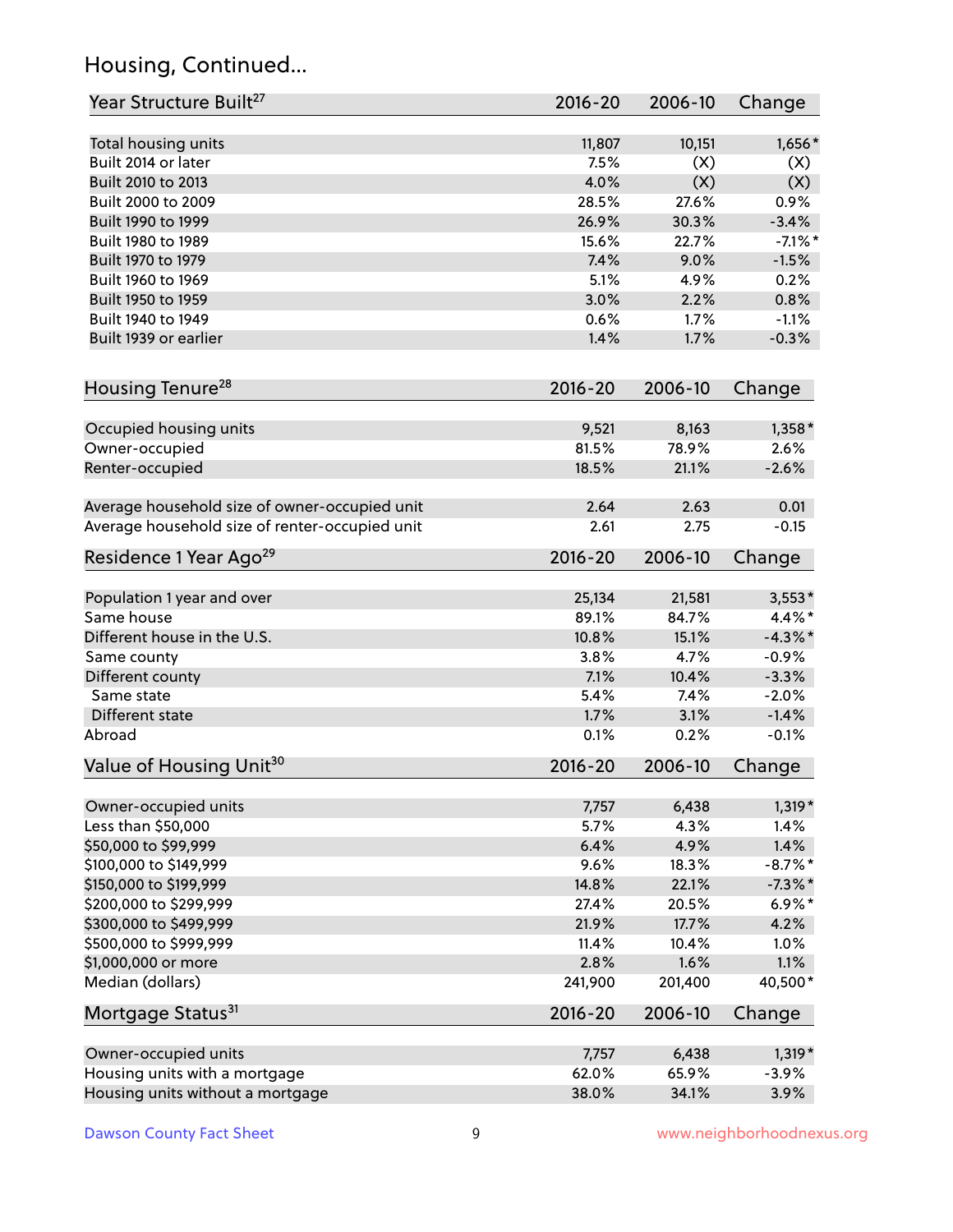## Housing, Continued...

| Selected Monthly Owner Costs <sup>32</sup>                                            | $2016 - 20$ | 2006-10   | Change      |
|---------------------------------------------------------------------------------------|-------------|-----------|-------------|
| Housing units with a mortgage                                                         | 4,806       | 4,241     | 565*        |
| Less than \$300                                                                       | 0.0%        | 0.4%      | $-0.4%$     |
| \$300 to \$499                                                                        | 2.1%        | 2.1%      | $-0.0%$     |
| \$500 to \$999                                                                        | 16.6%       | 17.1%     | $-0.5%$     |
| \$1,000 to \$1,499                                                                    | 29.5%       | 38.3%     | $-8.8%$     |
| \$1,500 to \$1,999                                                                    | 25.2%       | 17.7%     | $7.5\%$ *   |
| \$2,000 to \$2,999                                                                    | 17.9%       | 14.5%     | 3.3%        |
| \$3,000 or more                                                                       | 8.7%        | 9.9%      | $-1.2%$     |
| Median (dollars)                                                                      | 1,532       | 1,406     | $126*$      |
| Housing units without a mortgage                                                      | 2,951       | 2,197     | 754*        |
| Less than \$150                                                                       | 1.1%        | 5.8%      | $-4.7%$ *   |
| \$150 to \$249                                                                        | 9.9%        | 12.8%     | $-3.0%$     |
| \$250 to \$349                                                                        | 23.3%       | 23.1%     | 0.2%        |
| \$350 to \$499                                                                        | 24.0%       | 33.8%     | $-9.9%$ *   |
| \$500 to \$699                                                                        | 16.4%       | 15.7%     | 0.7%        |
| \$700 or more                                                                         | 25.4%       | 8.7%      | 16.6%*      |
| Median (dollars)                                                                      | 433         | 383       | $50*$       |
| Selected Monthly Owner Costs as a Percentage of<br>Household Income <sup>33</sup>     | $2016 - 20$ | 2006-10   | Change      |
| Housing units with a mortgage (excluding units where<br>SMOCAPI cannot be computed)   | 4,720       | 4,241     | 479         |
| Less than 20.0 percent                                                                | 51.1%       | 29.0%     | 22.1%*      |
| 20.0 to 24.9 percent                                                                  | 14.2%       | 10.8%     | 3.4%        |
| 25.0 to 29.9 percent                                                                  | 12.2%       | 12.6%     | $-0.4%$     |
| 30.0 to 34.9 percent                                                                  | 4.3%        | 14.2%     | $-9.9\%$ *  |
| 35.0 percent or more                                                                  | 18.2%       | 33.4%     | $-15.2\%$ * |
| Not computed                                                                          | 86          | 0         | 86          |
| Housing unit without a mortgage (excluding units where<br>SMOCAPI cannot be computed) | 2,935       | 2,197     | $738*$      |
| Less than 10.0 percent                                                                | 59.7%       | 44.5%     | 15.2%*      |
| 10.0 to 14.9 percent                                                                  | 17.8%       | 28.9%     | $-11.2%$    |
| 15.0 to 19.9 percent                                                                  | 9.3%        | 12.1%     | $-2.8%$     |
| 20.0 to 24.9 percent                                                                  | 5.4%        | 6.0%      | $-0.6%$     |
| 25.0 to 29.9 percent                                                                  | 2.5%        | 3.3%      | $-0.8%$     |
| 30.0 to 34.9 percent                                                                  | 0.0%        | 0.0%      | 0.0%        |
| 35.0 percent or more                                                                  | 5.3%        | 5.2%      | 0.1%        |
| Not computed                                                                          | 16          | $\pmb{0}$ | 16          |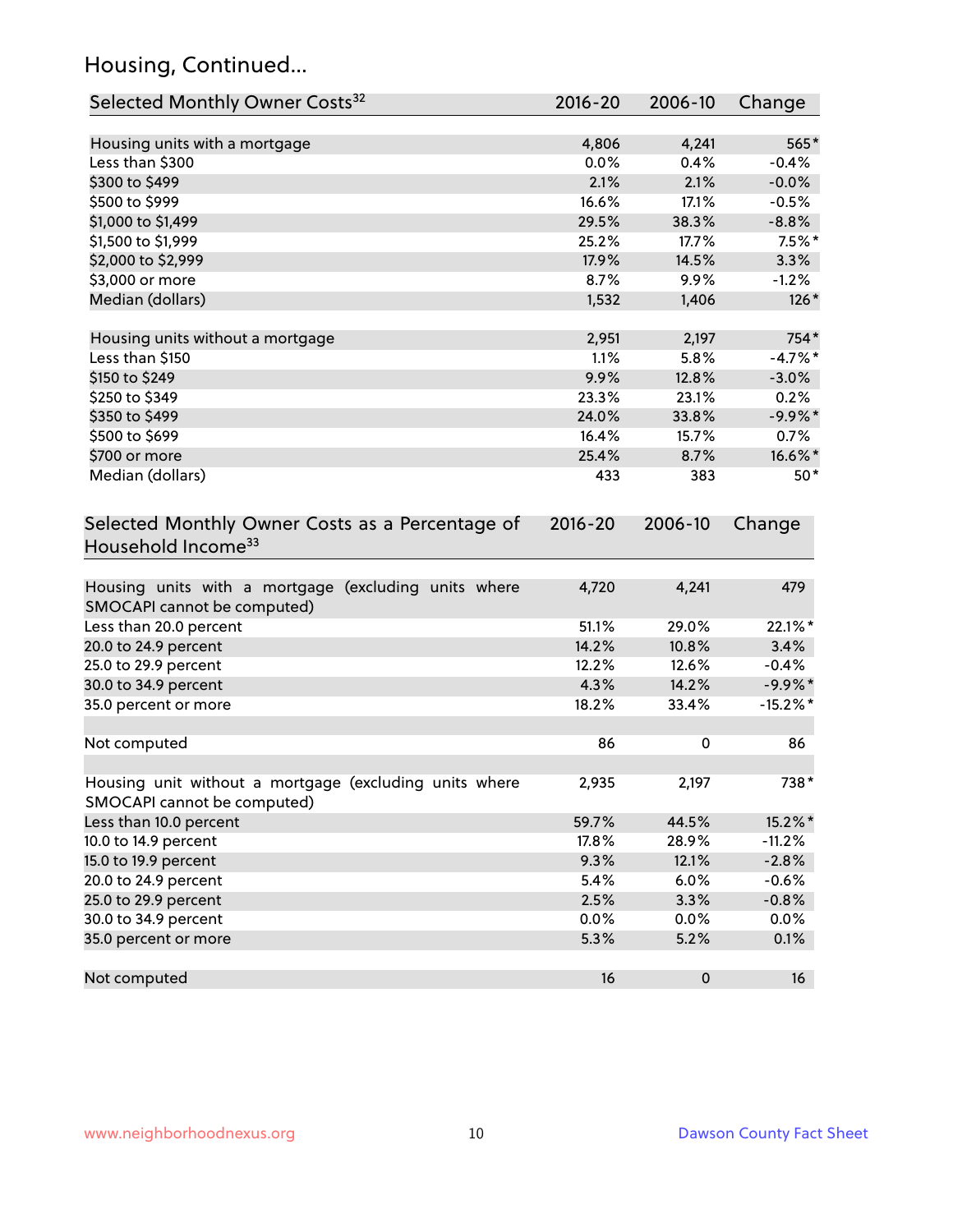## Housing, Continued...

| Gross Rent <sup>34</sup>                                                       | $2016 - 20$ | $2006 - 10$ | Change      |
|--------------------------------------------------------------------------------|-------------|-------------|-------------|
|                                                                                |             |             |             |
| Occupied units paying rent                                                     | 1,611       | 1,478       | 133         |
| Less than \$200                                                                | 0.0%        | 3.7%        | $-3.7%$     |
| \$200 to \$499                                                                 | 4.1%        | 3.5%        | 0.6%        |
| \$500 to \$749                                                                 | 16.9%       | 32.0%       | $-15.1%$    |
| \$750 to \$999                                                                 | 24.5%       | 30.2%       | $-5.7%$     |
| \$1,000 to \$1,499                                                             | 41.7%       | 26.3%       | 15.5%*      |
| \$1,500 to \$1,999                                                             | 12.8%       | 2.6%        | $10.1\%$ *  |
| \$2,000 or more                                                                | 0.0%        | 1.8%        | $-1.8%$     |
| Median (dollars)                                                               | 1,039       | 828         | $211*$      |
| No rent paid                                                                   | 153         | 247         | $-94$       |
| Gross Rent as a Percentage of Household Income <sup>35</sup>                   | $2016 - 20$ | 2006-10     | Change      |
| Occupied units paying rent (excluding units where GRAPI<br>cannot be computed) | 1,545       | 1,478       | 67          |
| Less than 15.0 percent                                                         | 22.7%       | 14.6%       | 8.0%        |
| 15.0 to 19.9 percent                                                           | 10.2%       | 8.5%        | 1.7%        |
| 20.0 to 24.9 percent                                                           | 7.8%        | 19.2%       | $-11.4%$    |
| 25.0 to 29.9 percent                                                           | 15.1%       | 10.5%       | 4.6%        |
| 30.0 to 34.9 percent                                                           | 12.9%       | 2.4%        | 10.5%*      |
| 35.0 percent or more                                                           | 31.4%       | 44.9%       | $-13.5\%$ * |
| Not computed                                                                   | 219         | 247         | $-28$       |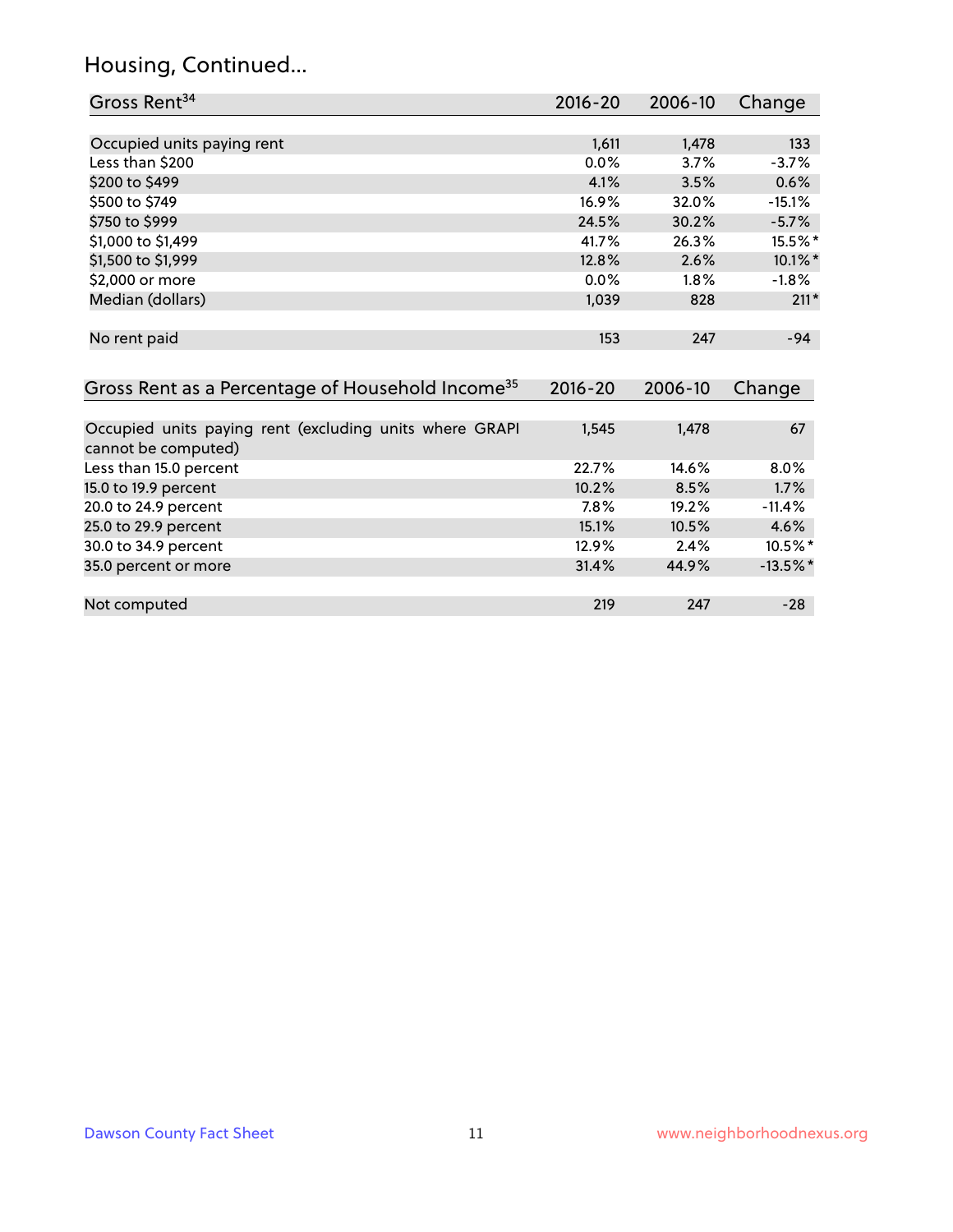## Community Involvement

| Voter Registration and Turnout <sup>36</sup> | 2020   |
|----------------------------------------------|--------|
|                                              |        |
| Active registered voters                     | 21.249 |
| Number voted in Presidential election        | 15.992 |
| Percent voted in Presidential election       | 75.3%  |

## Transportation

| Commuting to Work <sup>37</sup>           | $2016 - 20$ | 2006-10 | Change   |
|-------------------------------------------|-------------|---------|----------|
|                                           |             |         |          |
| Workers 16 years and over                 | 12,640      | 10,071  | $2,569*$ |
| Car, truck, or van - drove alone          | 79.3%       | 78.9%   | 0.4%     |
| Car, truck, or van - carpooled            | 10.0%       | 11.2%   | $-1.2%$  |
| Public transportation (excluding taxicab) | $0.0\%$     | $0.3\%$ | $-0.3%$  |
| Walked                                    | 1.3%        | 0.8%    | 0.6%     |
| Other means                               | $0.6\%$     | $1.0\%$ | $-0.3%$  |
| Worked at home                            | 8.7%        | 7.8%    | 0.9%     |
|                                           |             |         |          |
| Mean travel time to work (minutes)        | 31.1        | 31.9    | $-0.8$   |
|                                           |             |         |          |
| Vehicles Available <sup>38</sup>          | $2016 - 20$ | 2006-10 | Change   |
|                                           |             |         |          |
| Occupied housing units                    | 9,521       | 8,163   | $1,358*$ |
| No vehicles available                     | $1.3\%$     | $1.7\%$ | $-0.4%$  |
| 1 vehicle available                       | 23.9%       | 24.0%   | $-0.1%$  |
| 2 vehicles available                      | 42.3%       | 42.8%   | $-0.5%$  |
| 3 or more vehicles available              | 32.6%       | 31.5%   | $1.0\%$  |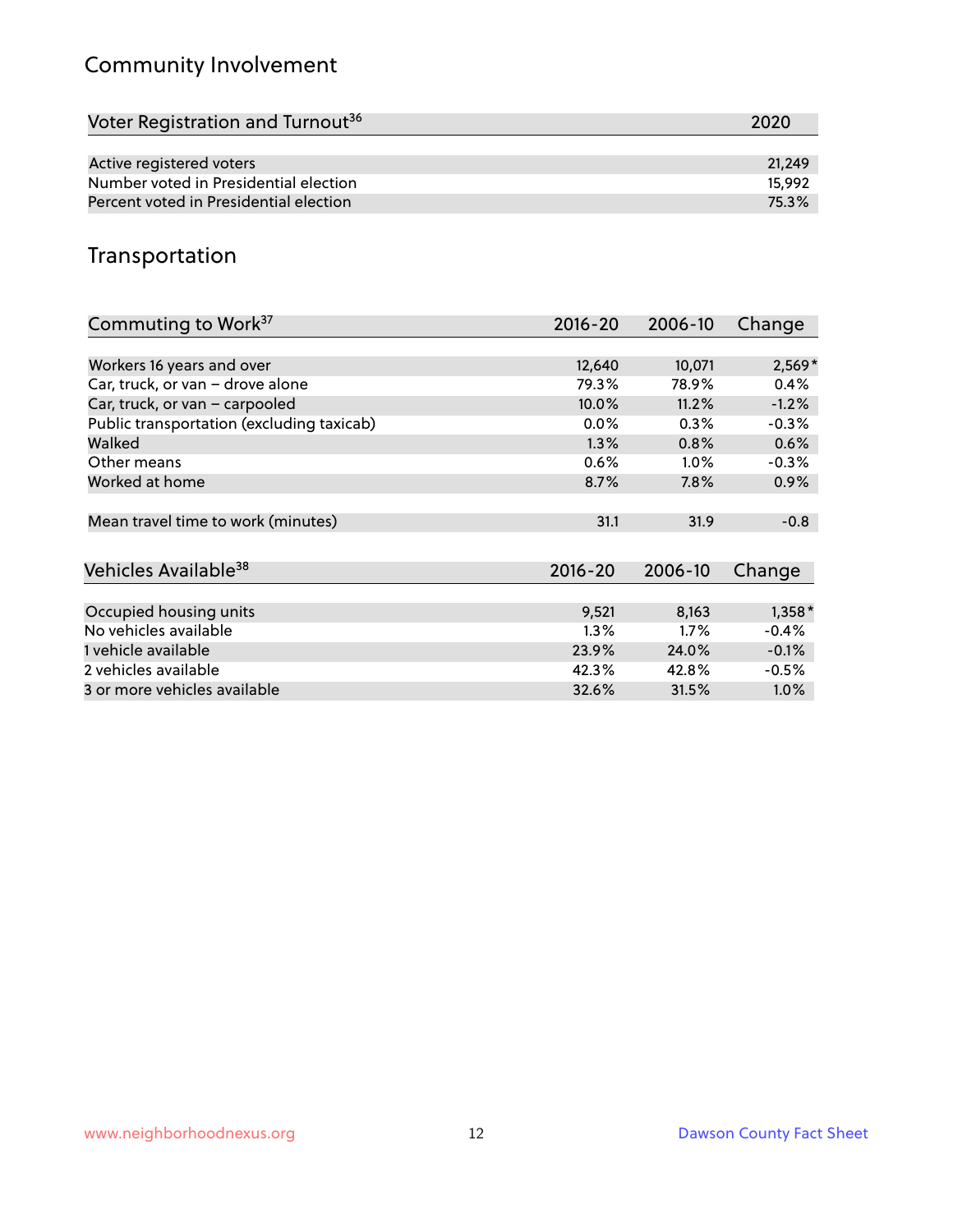#### Health

| Health Insurance coverage <sup>39</sup> | 2016-20 |
|-----------------------------------------|---------|
|-----------------------------------------|---------|

| Civilian Noninstitutionalized Population                | 25,070 |
|---------------------------------------------------------|--------|
| With health insurance coverage                          | 86.8%  |
| With private health insurance coverage                  | 68.1%  |
| With public health coverage                             | 33.6%  |
| No health insurance coverage                            | 13.2%  |
| Civilian Noninstitutionalized Population Under 19 years | 5,358  |
| No health insurance coverage                            | 7.5%   |
| Civilian Noninstitutionalized Population 19 to 64 years | 14,679 |
| In labor force:                                         | 11,719 |
| Employed:                                               | 11,215 |
| With health insurance coverage                          | 84.4%  |
| With private health insurance coverage                  | 63.9%  |
| With public coverage                                    | 3.8%   |
| No health insurance coverage                            | 15.6%  |
| Unemployed:                                             | 504    |
| With health insurance coverage                          | 75.2%  |
| With private health insurance coverage                  | 63.9%  |
| With public coverage                                    | 24.0%  |
| No health insurance coverage                            | 24.8%  |
| Not in labor force:                                     | 2,960  |
| With health insurance coverage                          | 65.7%  |
| With private health insurance coverage                  | 47.0%  |
| With public coverage                                    | 27.2%  |
| No health insurance coverage                            | 34.3%  |

# **Health Factors Most Recent** And The Control of the Control of The Control of The Control of The Control of The Control of The Control of The Control of The Control of The Control of The Control of The Control of The Contr

| Premature Death (YPLL before age 75 per 100,000 population, age-adjusted) <sup>40</sup> | 8,756.9 |
|-----------------------------------------------------------------------------------------|---------|
| Average number of Physically Unhealthy Days <sup>41</sup>                               | 4.0     |
| Average number of Mentally Unhealthy Days <sup>42</sup>                                 | 5.0     |
| Low Birthweight Births <sup>43</sup>                                                    | $7.0\%$ |
| Diabetes Prevalence <sup>44</sup>                                                       | 9.0%    |
| HIV Prevalence (per 100,000 population) <sup>45</sup>                                   | 155.8   |
| Rate, Deduplicated ER Visits for Asthma, Ages 0-17 <sup>46</sup>                        | 356.3   |